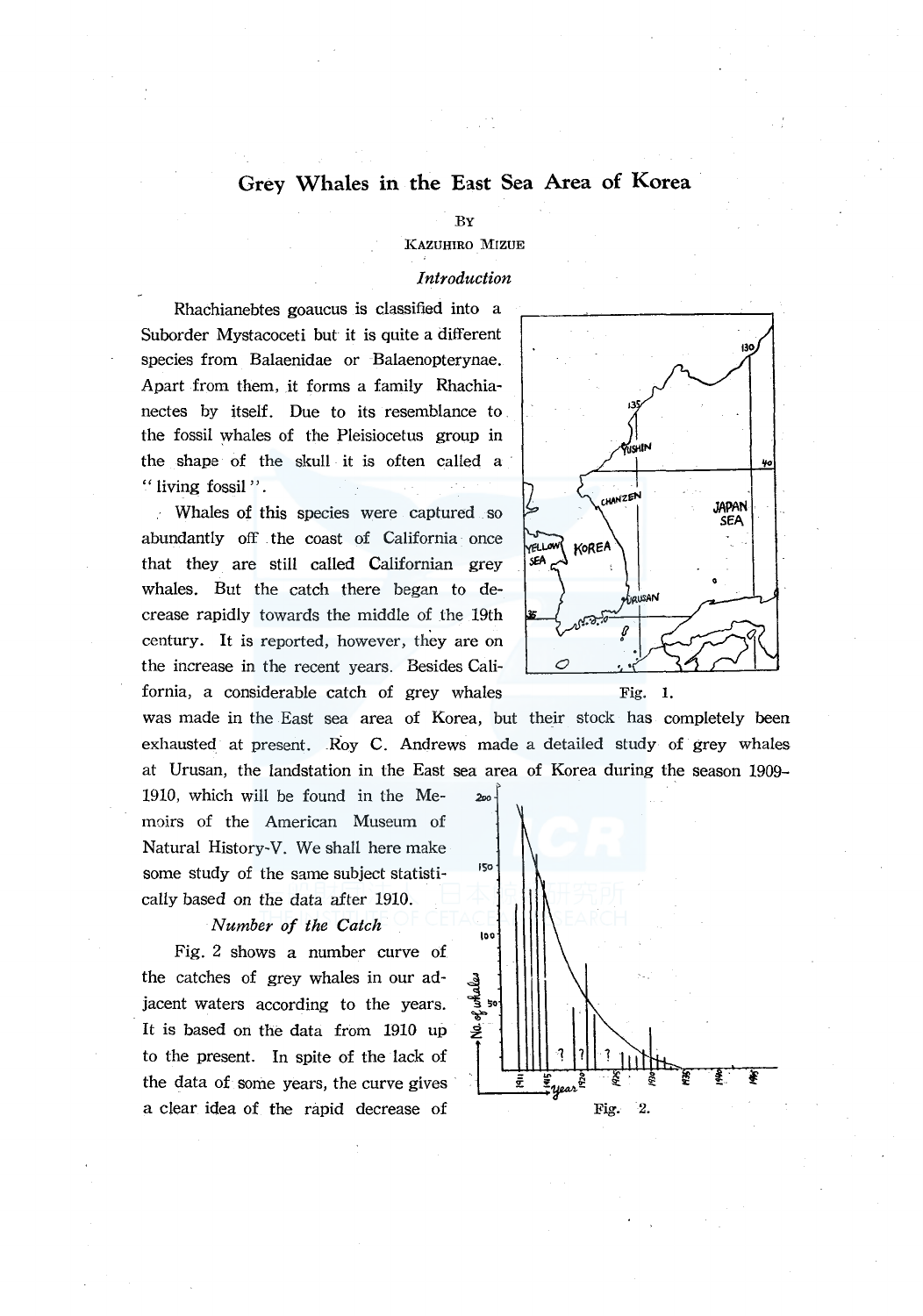### 72 K. MlZUE

the catch. It is not before 1903 that Norwegian Whaling was adopted in the East sea area of Korea for the first time, and in thirty years, almost the last grey whale was hunted up there. The fact will indicate that the stock of grey whales in our adjacent waters was but a small one existing, as it were, independently, having no intercourse with the stocks of other waters.

At the middle of the 19th century when grey whales along the coast of Cali fornia were feared to have gone to exhaustion, in the East sea area of Korea the stock was still kept intact, which began to decrease after 1903; during the fifteen years from 1934 up to the present not a single grey whale was captured there. Meanwhile, along the Californian coast, it is reported, grey whales are on the increase. It apparently proves the fact that there is no intercourse between the two stocks of grey whales on the east and the west sides of the Pacific.

No catch of Grey Whales has been made off the eastern coast of Korea since 1933. Of the thirty years' whaling history there, the records of the seven years, -1911, 1914, 1919, 1921, 1922, 1926, and 1932- are completely preserved in the monthly reports of the various whaling companies forwarded to the Japanese Whaling Society. Based on the data we shall here make some reports of the grey whales in this place.

| Sea-area.        | %    | Whaling season |
|------------------|------|----------------|
| Kunile-Islands   | 0.2  | August         |
| Hokkaido-Okhotsk | 0.2  | May            |
| Hokkaido-Pacific | 0.2  | July           |
| Sanriku          | 0.7  | October        |
| Kinan            | 0.0  |                |
| Bonin-Islands    | 0.0  |                |
| Goto-Tsushima    | 4.2  | December       |
| West of Korea    | 0.4  | May            |
| East of Korea    | 94.2 | November-May   |
| Japan-Sea        | 0.0  |                |
| Formosa-Ryukyu   | 0.0  |                |

| Table |  |
|-------|--|
|       |  |

### *Sea-Area is divided by location of the land-station*

In Table 1 are shown percentages of the yearly catches in the seven years according to the sea areas; the division of the sea areas is based on the sites of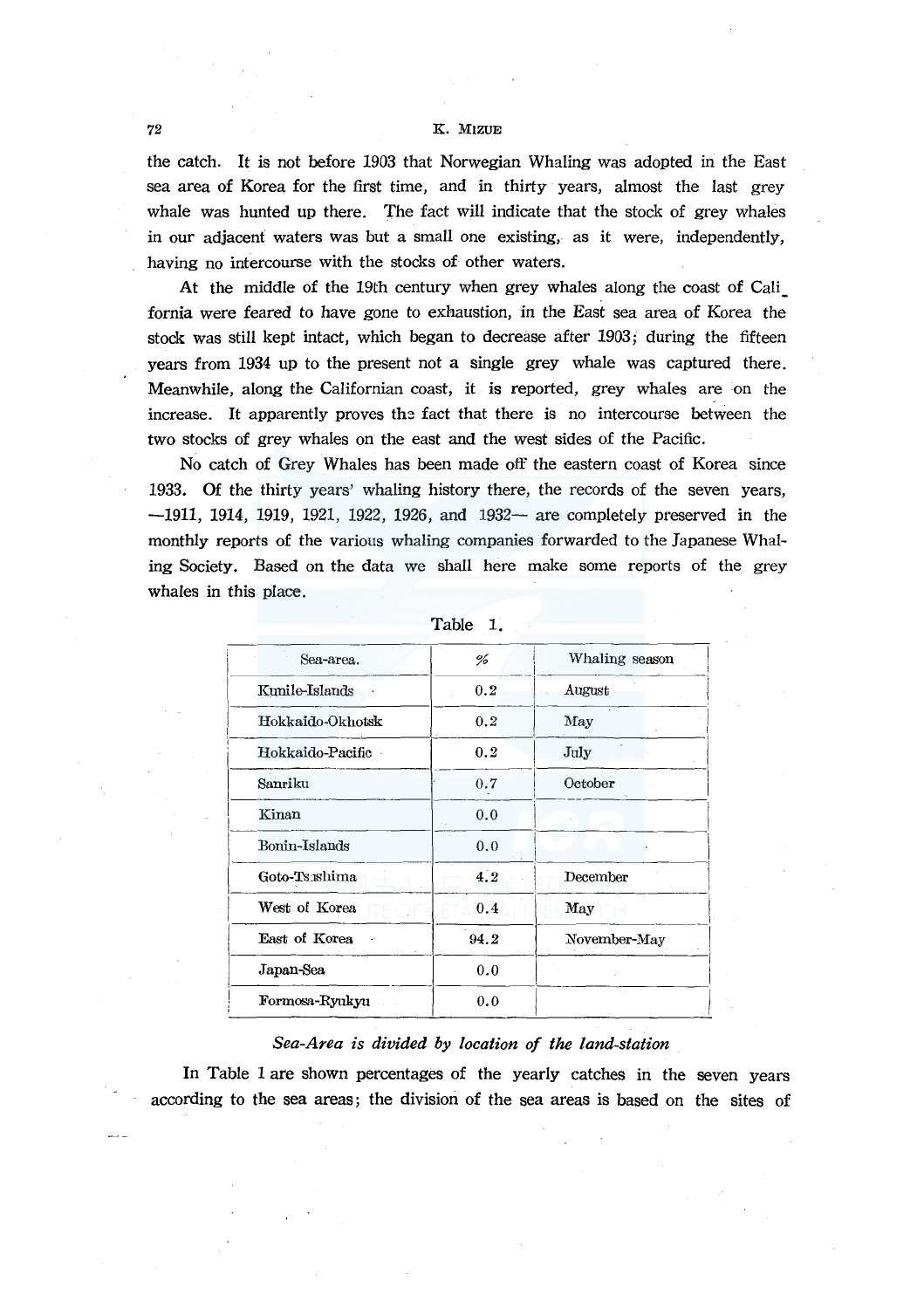### Grey Whales in the East Sea Area of Korea 73

the landstations. The whaling ground of gray whales in the Goto-Tsushima sea area actually belong to the east sea area of Korea. So 98% of the catch of grey whales are made off the eastern coast of Korea. Grey whales in our adjacent waters are different from other baleen whales in point of the distribution; they have seldom been captured in the ground belonging to the Pacific. Besiees the East sea area of Korea, three were caught at Ayukawa of the Sanriku sea area and one off Nemuro, Hokkaido in 1914, two in the northern part of the Yellow Sea in 1922, one off Sakhalin in 1826 and one off Otomae, the North Kurile Islands in 1942. The number is so small compared with that of the catch made in the East sea area of Korea that they may be regarded as exceptional. However, these eight grey whales were all caught in the waters north of 38°N.



In spite of the yearly decrease of the number, body-length frequency curves of the grey whales according to the years follow the same pattern every year rising into peaks in almost the similar months. Fig. 3 shows body-length frequency curves of the whale catch according to the months. Here monthly variations in number are noticable, and. in the case of male grey whales, the peaks in the curves apparently move from the left to the right according to the months, showing the process of their growth. (As for the females, due to the scantiness  $\frac{32}{5}$   $\frac{34}{5}$   $\frac{36}{5}$   $\frac{36}{5}$   $\frac{36}{5}$   $\frac{36}{5}$   $\frac{36}{5}$   $\frac{36}{5}$   $\frac{36}{5}$   $\frac{36}{5}$   $\frac{36}{5}$   $\frac{36}{5}$   $\frac{36}{5}$   $\frac{36}{5}$   $\frac{36}{5}$   $\frac{36}{5}$   $\frac{36}{5}$   $\frac{36}{5}$   $\frac{36}{5}$   $\frac{36}{5}$  Fig. 3 hardly discernible) A-group in Fig. 3

is composed of one-year-old male animals, B-and C-groups of two-years-old and three-years-old ones respectively. According *to* R. C. Andrews the ;period of delivery of grey whales lasts from the end of December to the beginning of January next year, and their body-length at birth is 14 feet, which gains no less than 18 feet during the first year after the birth. Seeing the growth speed of grey whales, like any other species, is extremely high in the first year, it is quite a8Sumable that the young whale born during the previous winter, is some 30 feet long when it appears in the Korean waters the next season. The bodylength of grey whales at birth, as it is calculated from my data is 15 to 16 feet.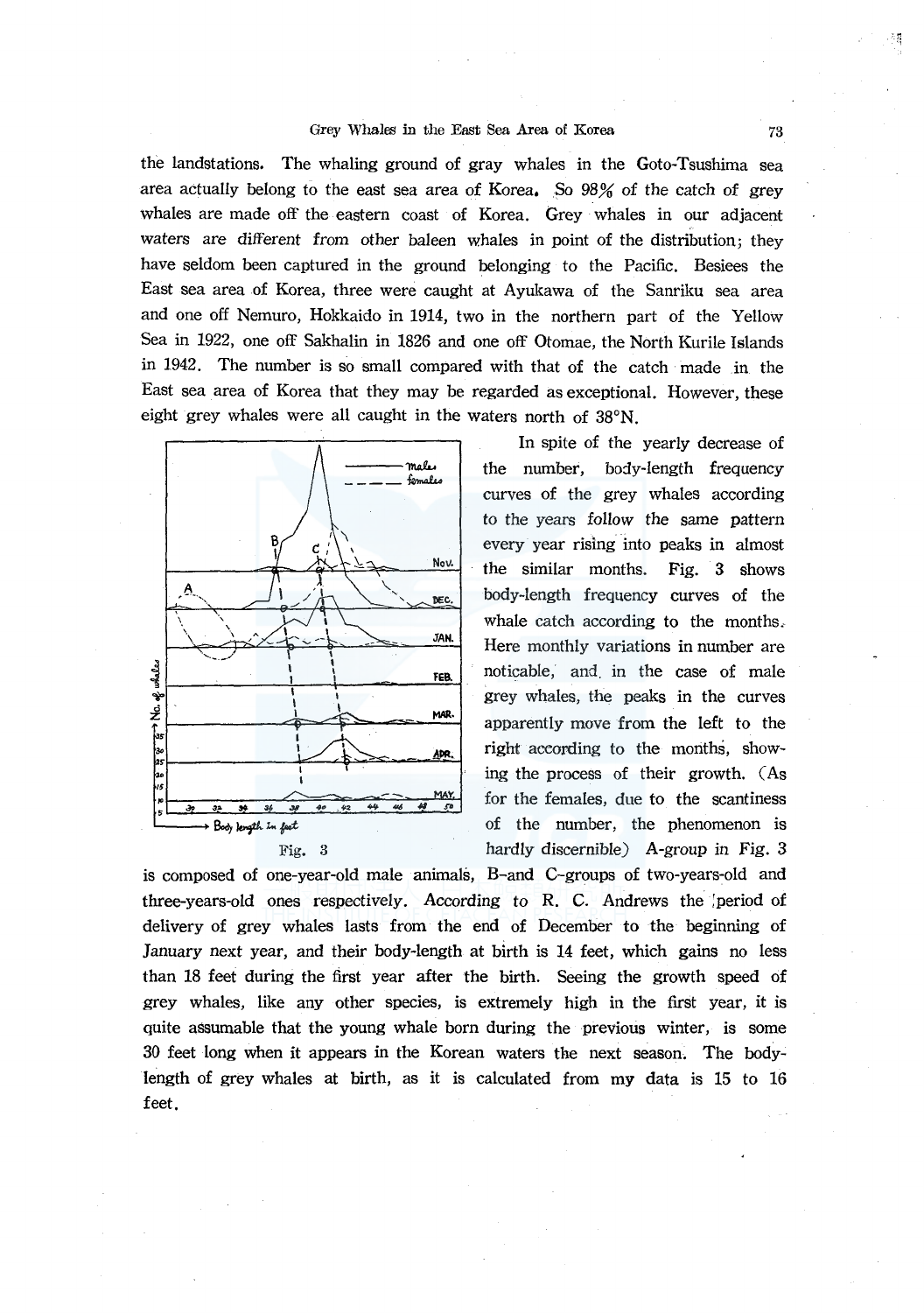



Fig. 4 presents body length frequency curves of the whale catch according to the sexes. In the case of male grey whales the curve rises into a peak at 40 feet while in females a peak forms at 41 to 42 feet and again at 44 feet. According to Figs. 3 and 4 female grev whales. like any other species of baleen whales, are larger in size than males.

|  | າ | Table |  |
|--|---|-------|--|
|--|---|-------|--|

|                        |                | November |      |      | December |      |      | January |      |
|------------------------|----------------|----------|------|------|----------|------|------|---------|------|
|                        | $\hat{\sigma}$ | ₽        | to.  | δ    | ₽        | to.  | δ    | ቶ       | to.  |
| Number of Whales       |                | 6        | 13   | 220  | 125      | 345  | 97   | 22      | 119  |
| Average length in feet | 39.7           | 42.3     | 40.9 | 39.6 | 42.3     | 40.5 | 39.8 | 39.0    | 39.6 |
| Sex-ratio              | 53.8           | 46.2     |      | 63.8 | 36.2     |      | 81.5 | 18.5    |      |

|          | February                      |     |      | March             |      |      | April           |     |             | May         |      |      | Total     |     |
|----------|-------------------------------|-----|------|-------------------|------|------|-----------------|-----|-------------|-------------|------|------|-----------|-----|
| $\delta$ | ₽                             | to. | δ    | ₽                 | to.  | δ    | ₽               | to. | $\delta$    | ₽           | to.  | δ    | ₽         | to. |
|          |                               |     |      | 6                 | 17   | 29   | 8               | -37 | 8           | $8 -$       | 13   | 37.2 | 173       | 545 |
|          | 45                            | !45 | 41.4 | 43.5              | 42.1 |      | $41.8$   $44.8$ |     | $42.6$ 39.8 | $-44.8$     | 41.7 | 39.9 | 42.1 40.6 |     |
|          | $\vert 0.0 \vert 100.0 \vert$ |     |      | $64.7 \quad 35.3$ |      | 78.4 | 21.6            |     |             | $61.5$ 38.5 |      | 68.3 | 31.7      |     |

In Table 2 are shown average body lengths and sex ratios of the whole catch according to the months. There is two feet's variation between the body lengths of the two sexes, and the maximun body length of the males is 50 feet and that of the females 49 feet, while the minimum body length is 29 feet for the males and 35 feet for the females. In Table 3 you will find these particulars of the body length of grey whales compared with the measuring values calculated by other writers in the past.

74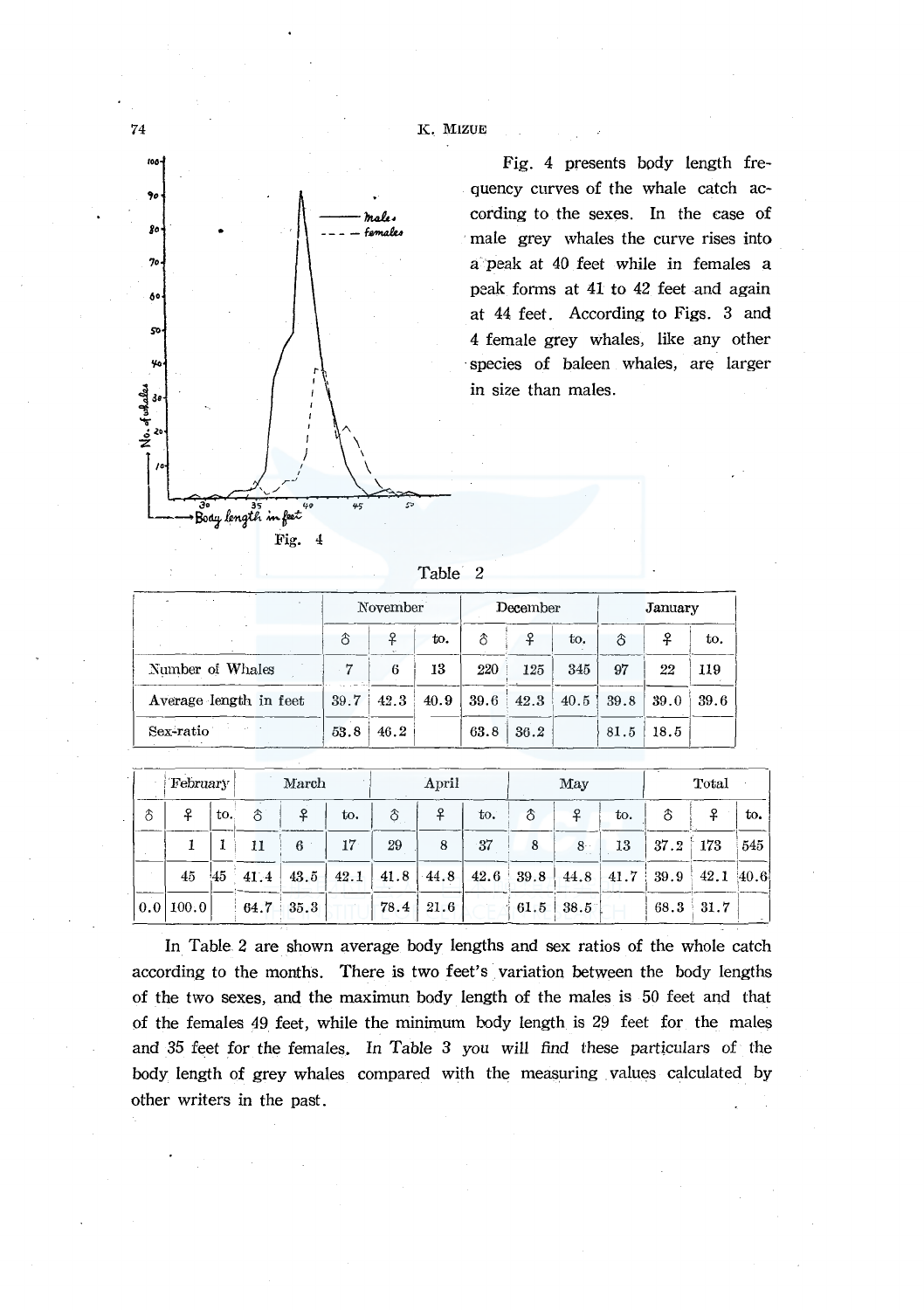| Table | . |
|-------|---|
|       |   |

|                        |                                          | <b>Lavie</b> v<br><b>Country</b> |                         |                                     |
|------------------------|------------------------------------------|----------------------------------|-------------------------|-------------------------------------|
|                        | Average for all<br>Specimens of both sex |                                  | Average for all females |                                     |
|                        | No. of whale                             | length                           | No. of whale            | length                              |
| Korea, by Andrew       | 23                                       | $38' 9\frac{1}{2}''$             | 3                       | $\ddot{\phantom{1}}$<br>$41'$ $4''$ |
| Korea, by Whalers      | - 123                                    | 39'10''                          | 50                      | $41'$ $2''$                         |
| California, by Scammon | $\overline{4}$                           | 40' 8''                          |                         |                                     |
| Korea.                 | 545                                      | $40'$ 7"                         | 174                     | $42'$ 1"                            |

| Average for all males |         | Max. of female | Max. of males | Min. of females                  |
|-----------------------|---------|----------------|---------------|----------------------------------|
| No. of Whale          | length  | length         | length        | length                           |
| 20                    | 38' 6'' | 43' 3"         | $41'$ $1''$   | $38^{\prime}$ $1^{\prime\prime}$ |
| 73                    | 39'0''  | 45'0''         | 43' $0''$     | 32'0''                           |
| 3                     | 40' 8'' |                | 48'0''        | $\sim 2$                         |
| 372                   | 39'11'' | 49' 0"         | 50'0''        | 35'0''                           |

| Min. of males |  |
|---------------|--|
| length        |  |
| $32'$ $2''$   |  |
| $35'$ 5"      |  |
| 32' 0''       |  |
| $29'$ 0"      |  |

# Table 4

| Month    | %    |
|----------|------|
| November | 2.4  |
| December | 63.1 |
| January  | 21.8 |
| February | 0.8  |
| March    | 3.1  |
| April    | 6.8  |
| May      | 2.4  |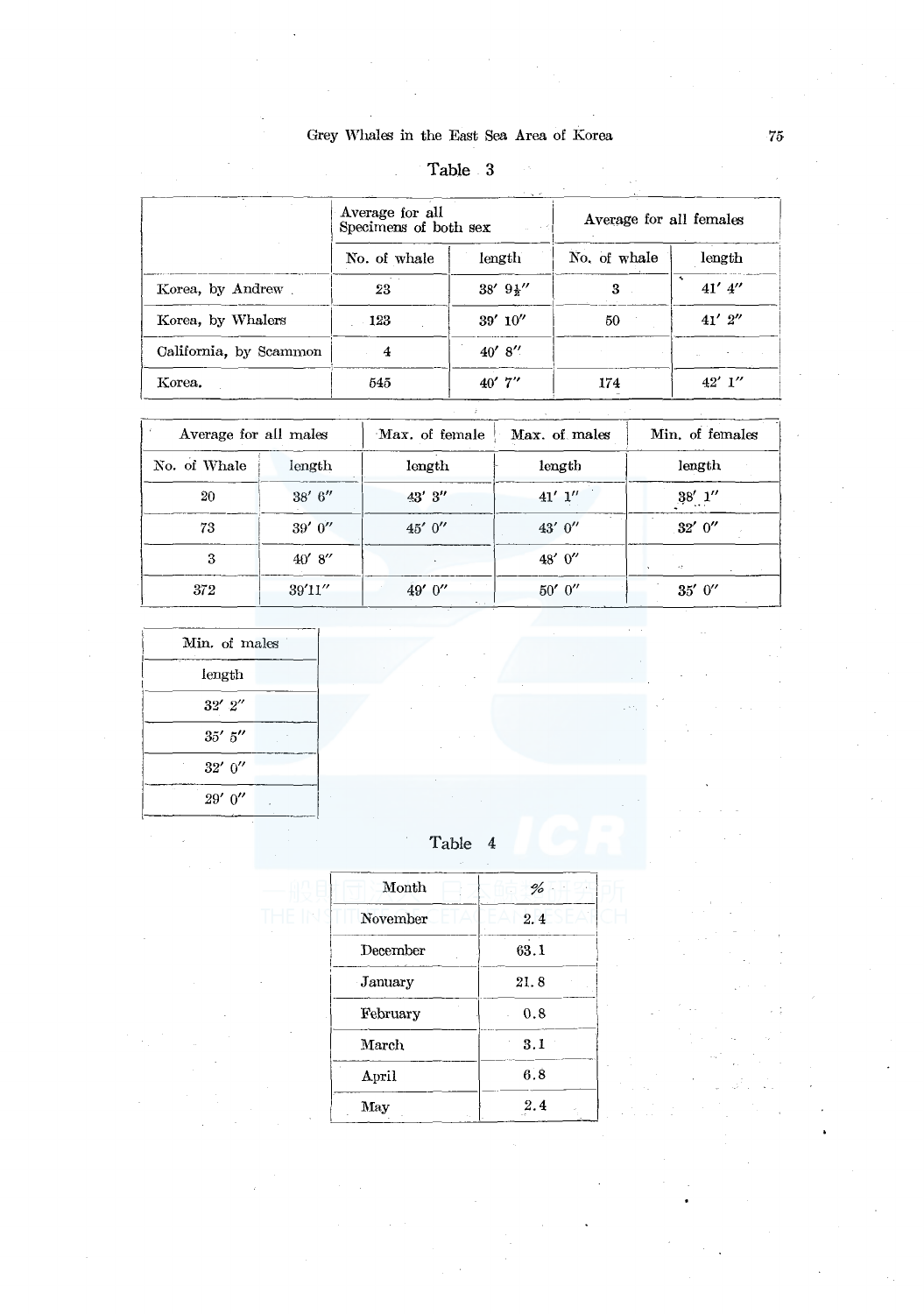### 76 K. MIZUE

Table 4 presents the percentages of the monthly catches shown in Table 2. According to it the catch of December forms the highest percentage· of 63.1 and then comes the 21.8.% of January. The catches of the other months cannot be compared with those of the above two months. When we divide the catches of both December and November into decades, it will be found that there is a small variation between the whaling seasons of the two sexes and that the best season for both males and females is from the middle of December towards the end, and the next best is either the beginning of January or that of December.

| Month          | November |      | December |        |      |       | Feb.   |      |       |
|----------------|----------|------|----------|--------|------|-------|--------|------|-------|
|                | Middle   | last | first    | middle | last | first | middle | last | first |
| No. of male    | $\theta$ | 6    | 28       | 81     | 111  | 74    | 23     |      |       |
| No. of females | $\theta$ | 6    | 29       | 49     | 47   | 14    | ,,     |      |       |
| Total          | $\bf{0}$ | 12   | 57       | 130    | 158  | 88    | 30     | 2    |       |

| Table |  |
|-------|--|
|       |  |

# *Localities of the Catch*

As has already been made clear by tables and figures, grey whales are quite regular in their appearance in the east sea area 'of Korea. According to Table 5, males begin to arrive there at the end of November, increase in number till they reach the greatest number at the end of December, which declines towards the middle of January. After that, male grey whales are no longer seen in this sea area. As for females, they begin to appear at the end of November, reach the greatest number at the middle of December towards the end and decrease in number till they leave the· place for the north at the middle of January. Thus grey whales stay for only two months in this sea area; the place is also a good whaling ground for Fin Whales and many catcher-boats work during the season, from September to March next year. They ,would have certainly caught grey whales if they had seen them in the months of October, November, February and March. The localities of the catch of grey whales, compared with those of fin whales, are quite near the coast. Their chief grounds are found within 10 seaknots from the shore.

Grey whales come to the east sea area of Korea for the purpose of delivery as was already pointed out by R. C. Andrews. Female animals captured before the middle of December, are, with almost no exception, with big foetuses immediately before birth. It is quite assumable that delivery is made among the islands at the southern extremity of the Korean Peninsula. Pregnant whales hasten to the place of delivery by themselves, and a little later, herds of grey whales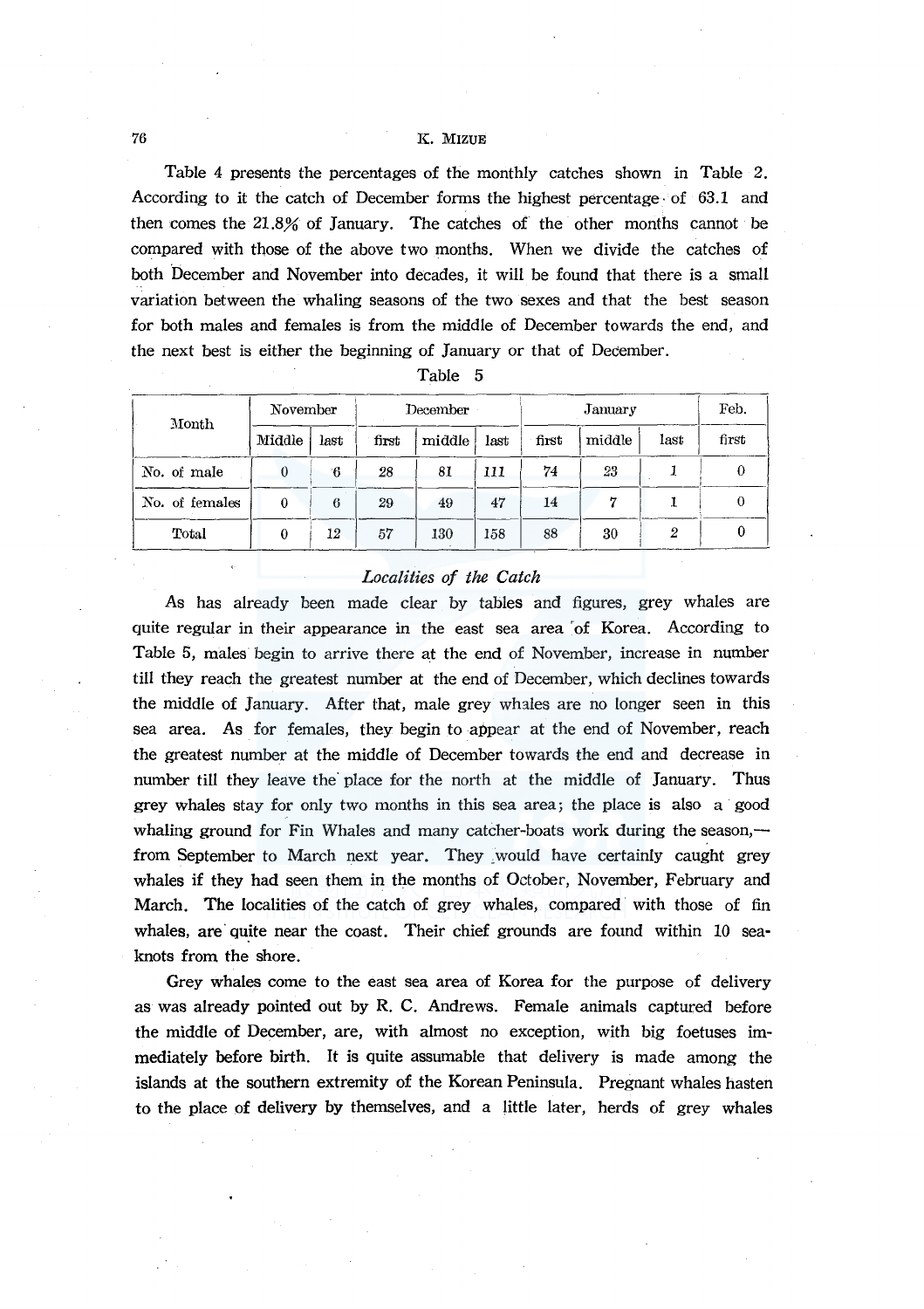### Grey Whales in the East Sea Area of Korea

appear in this sea area. In the case of sperm ahales, many females led by one strong male, from so-called "Harem". The contrary is true of grey whales; in their case, the leader is a female and many males follow her. The fact will be made clear by a survey of the sex ratio of the catch. Mr. Andrews writes in his book, "One or two females lead ten to fifteen males." By this he must have meant the pairing migration, for the waters at the southern extremity of the Korean Peninsula present a place of pairing for grey whale as well.

After delivery, female animals accompanied by cubs and apart from the herd, go up north on their nursing migration.

According to Cap. H. G. Melson, the two female Grey Whales captured off Chanzen (39° N.) at the middle of March, 1912 are found with foetuses of seven and ten inches respectively,—both are two months and half after fecundation.



Fig.  $\overline{5}$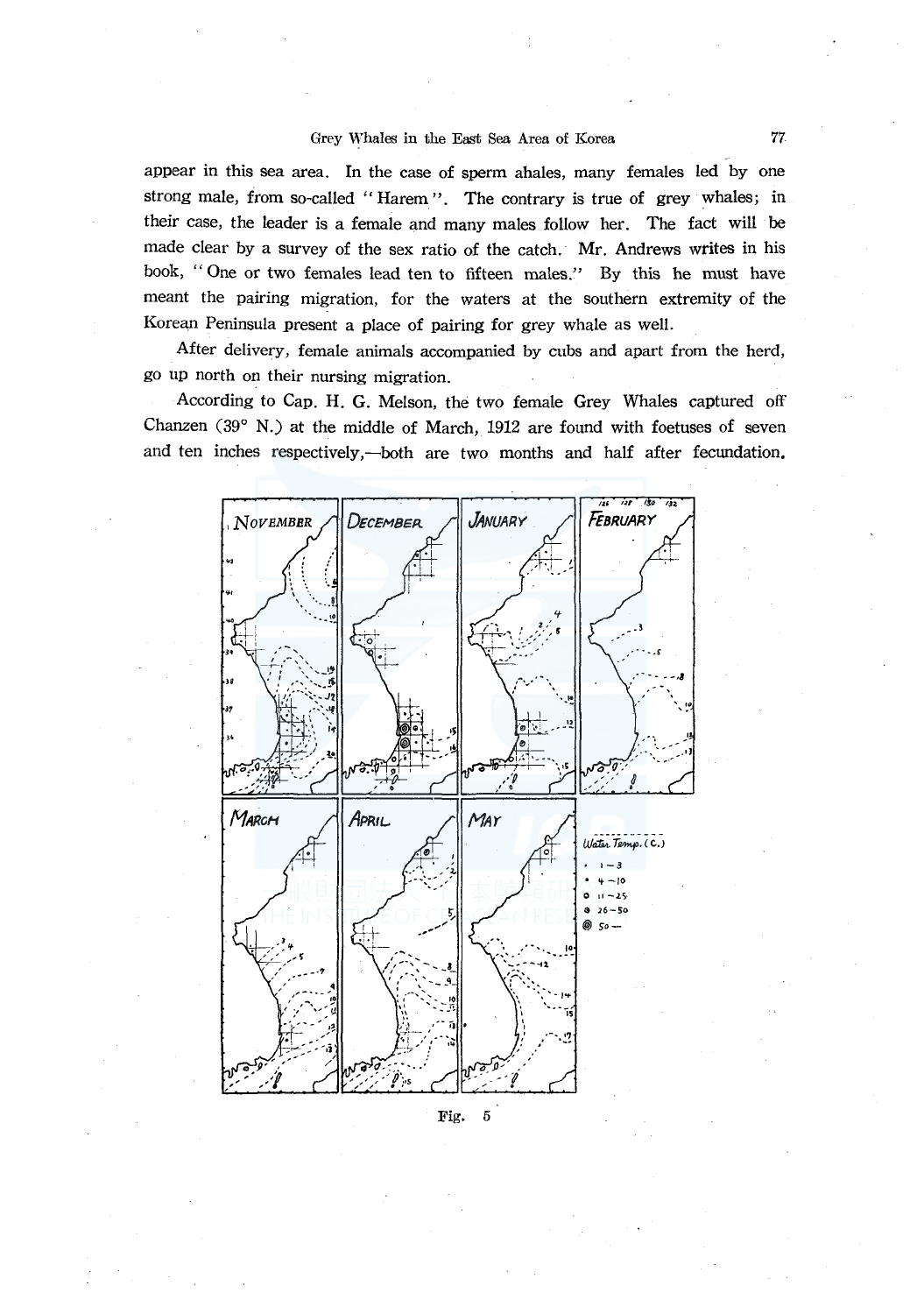### 78 K. MIZUE

From this and other data the pairing season of grey whales is assumed to be at the beginning of January. According to Mr. Scammon, the five female whales with small foetuses captured along the coast of California  $(31^{\circ}-37^{\circ}$  N) in upseason, had thick blubber contrary to the animals nursing cubs. It is not supposable that female grey whales copulate while nursing. So their delivery may happen, in the most favorable condition, every other year.

Grey whales in down-season do not seem to hunt for food, for the animals captured then have no food in their stomach but green colored gastic juice. In up-season, after delivery or pairing, they begin to search for food. Grey whales caught off Yushin, North Korea in up-season-from March to May, are sure to be found with Crustacea in their stomach. According to Mr. Tago, Nephrops thom--sonii, small sized Crustacea, was found in the stomach contents of the two grey whales caught in the nothern waters of the Yellow-Sea in May, 1922.

Fig. 5 shows the localities of catch according to the months based on the data of the seven years.. At the end of November a small number of grey whales appear both off Urusan and Chanzen. In December, catches are made in three places, the best ground being off Urusan. The animals start on their northwards migration in January and the catch off Urusan decreases. It is interesting to notice that no grey whale is caught in the month of February, except one at Yushin in the north. The fact may indicate that grey whales go up north through the distant



Fig. 6

offing during that month. In March catches begin to be made in the northern part of this sea area. Either in April or May the catch there forms a comparatively large percentage of the whole catch. These grey whales captured in the northern part, are assumably stray or belated animals from the main herd. Generally spreaking, grey whales on their southwards migration get up speed, but slacken it when they go up north.

The general routes of the migra- $\frac{3}{35}$  tion of grey whales off the eastern coast of Korea, based on the various data at our disposal, is shown in Figs. 6 and 7.

From the above two figures, we